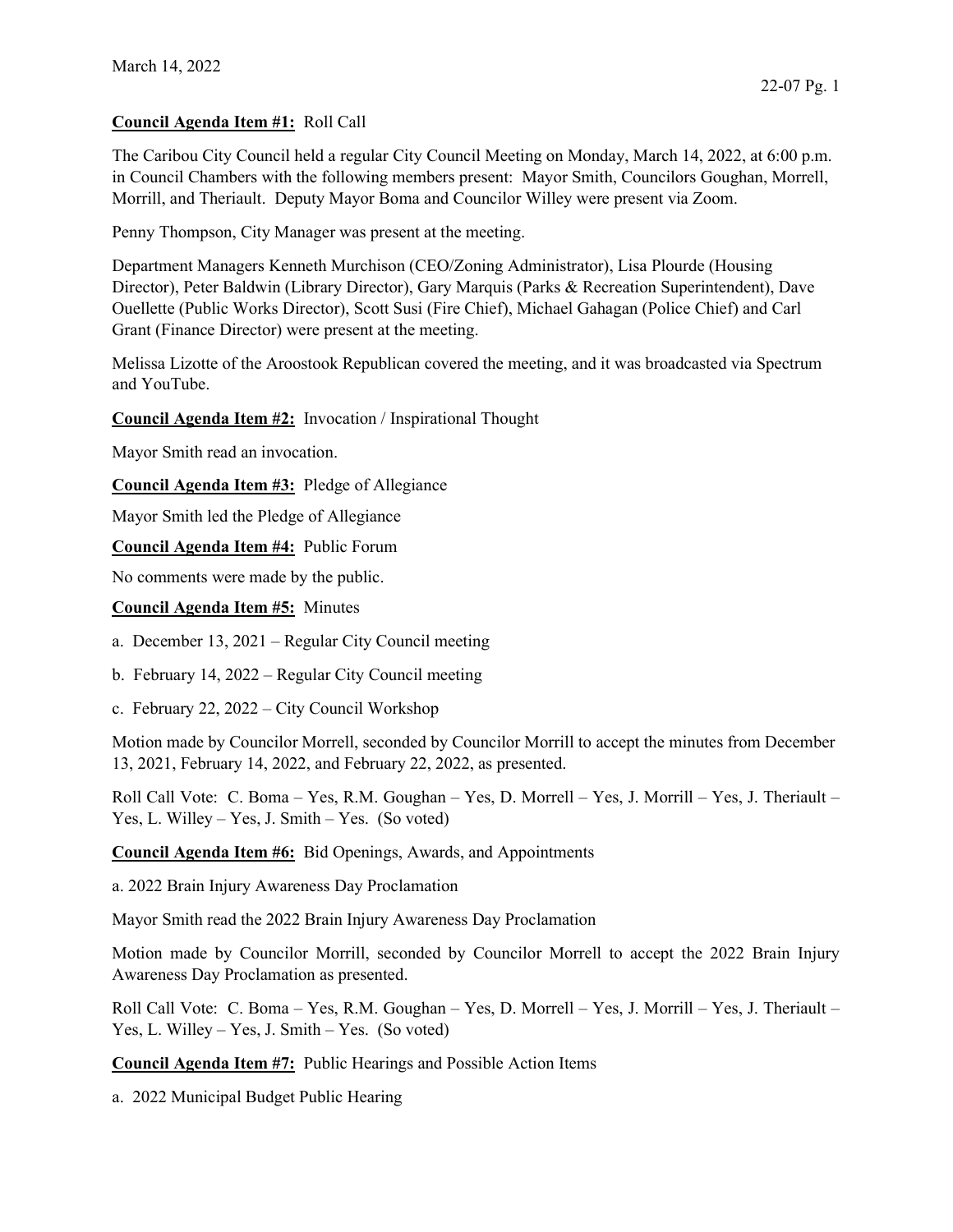Open Public Hearing:

6:06 p.m.

There were no comments made by the public

Closed Public Hearing

6:07 p.m.

Senator Troy Jackson joined the meeting via Zoom to provide an update regarding the bill for the Veterans Homes. He stated that the Veterans homes were created by State Statute and that the Attorney Generals stated that the state has jurisdiction over the Veterans' Homes. The bill makes it clear that they can not close and would have to ask the legislature to close in the future. He stated that the language was voted on Friday, and they hope to have it on the Governor's desk by Tuesday.

Representative Susan Bernard asked Senator Jackson if when it was being put forward are they working on a softening of language that they would just need to notify about the closure.

Senator Jackson stated that it was incorrect and that they would need to get permission to close because jurisdiction lies with the Legislature.

Councilor Morrill thanked Senator Jackson for his efforts on the bill.

Council Agenda Item #8: Reports by Staff and Committees

a. Memo regarding status of West Gate Villa (Code Enforcement Officer)

Kenneth Murchison (CEO/Zoning Administrator) explained that the West Gate Trailer Park has several remaining units that have been abandoned. The city has decided not to acquire the structures due to nonpayment of taxes and has removed all assessed value from the trailers (9 in total). Ownership is still retained by the private individuals. The property is owned by Tahoe Gaming, LLC who is current on the taxes.

He explained that for a park clean-up project, separate action would need to be taken on each unit, and on the Property owner as well. He explained that they would like to hold a public hearing at the April 11<sup>th</sup> meeting to determine if the properties are considered dangerous or nuisance.

Motion made by Councilor Morrill, seconded by Councilor Theriault to hold a public hearing on April  $11<sup>th</sup>$ to determine if the properties at the West Gate Trailer Park are considered to be dangerous or a nuisance.

Roll Call Vote: C. Boma – Yes, R.M. Goughan – Yes, D. Morrell – Yes, J. Morrill – Yes, J. Theriault – Yes, L. Willey – Yes, J. Smith – Yes. (So voted)

b. Manager's Report

Manager Thompson reviewed the City Manager's Report dated March 14, 2022

Council Agenda Item #9: New Business, Ordinances and Resolutions

a. Broadband presentation: Charter / Spectrum

Melinda Kinney and Kate Foye from Charter Communications came to the meeting to discuss Broadband Expansions for the City. Ms. Kinney explained that the project would require roughly 74 miles of infrastructure with a total estimated cost of \$1.4 million dollars to construct. They would ask the city for a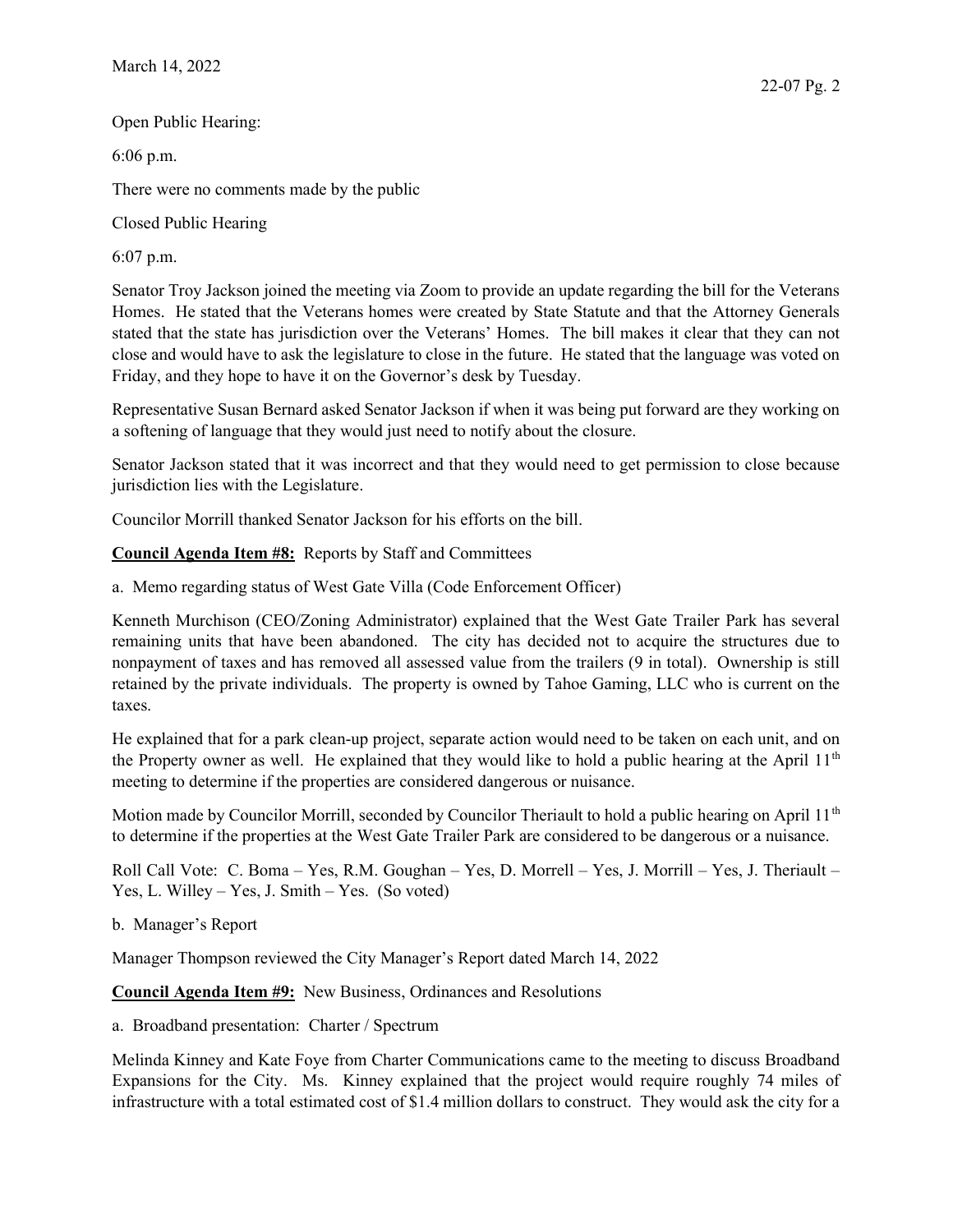contribution of approximately \$798,000 for the project. She explained that the process can begin within 2- 3 weeks of signing the agreement and would take 12-18 months to complete from the date of receipt of the pole attachment approvals, licenses and permits.

The pricing for Charter is national pricing with options available to seniors and families that have children on the lunch program at school being as low as \$18/month plus an additional \$5/month for Wi-Fi.

Councilor Morrill stated that there are currently 294 unserved, would they be running fiber to the premises?

Ms. Kinney explained that the new connections would be fiber.

Councilor Morrill asked if the new connections would also be able to receive television services.

Ms. Kinney explained that they would have access to television service on the fiber network.

Councilor Morrill asked if this would change anything with the Franchise agreement, or the amount that the city receives from it.

Ms. Kinney answered that this would provide additional money from the Franchise Fees to the City.

Councilor Morrill asked what funding would be looked at for assistance, connect ME or other sources and would the city need to do it themselves

Ms. Kinney explained that they would work with the community and collaborate to look for and try to obtain funding.

Ms. Foye explained that the Connect Maine is currently working on unserved areas of the state with a Bond from 2020 which has different rules then the rules that are available for the ARPA funds.

Councilor Willey stated that she is concerned because she is unserved and has been told by Spectrum that they would never run cable down the road.

Ms. Kinney answered that they will be going down all roads.

Councilor Morrell asked what will happen to the rates at the end of the honeymoon.

Ms. Kinney explained that the rates that were in the table previously are the rates with no promotions.

b. Snow Removal Contract with County of Aroostook

Manager Thompson explained that we have received the continuation or renewal of the contract for snow removal in Connor. The agreement does include increases and is for a span of three years but can be terminated with a 90-day notice.

Motion made by Councilor Morrill, seconded by Councilor Theriault to accept the contract for Connor Snow removal as presented.

Councilor Morrell stated that he is concerned because of the increase in the fuel prices being unstable that how can they look forward that far and know it will all work out.

Dave Ouellette (Public Works Director) stated that each year the contract includes a raise, the Connor runs also complete the runs that the trucks are on to help make the runs. He said that he believed everything would work out fine.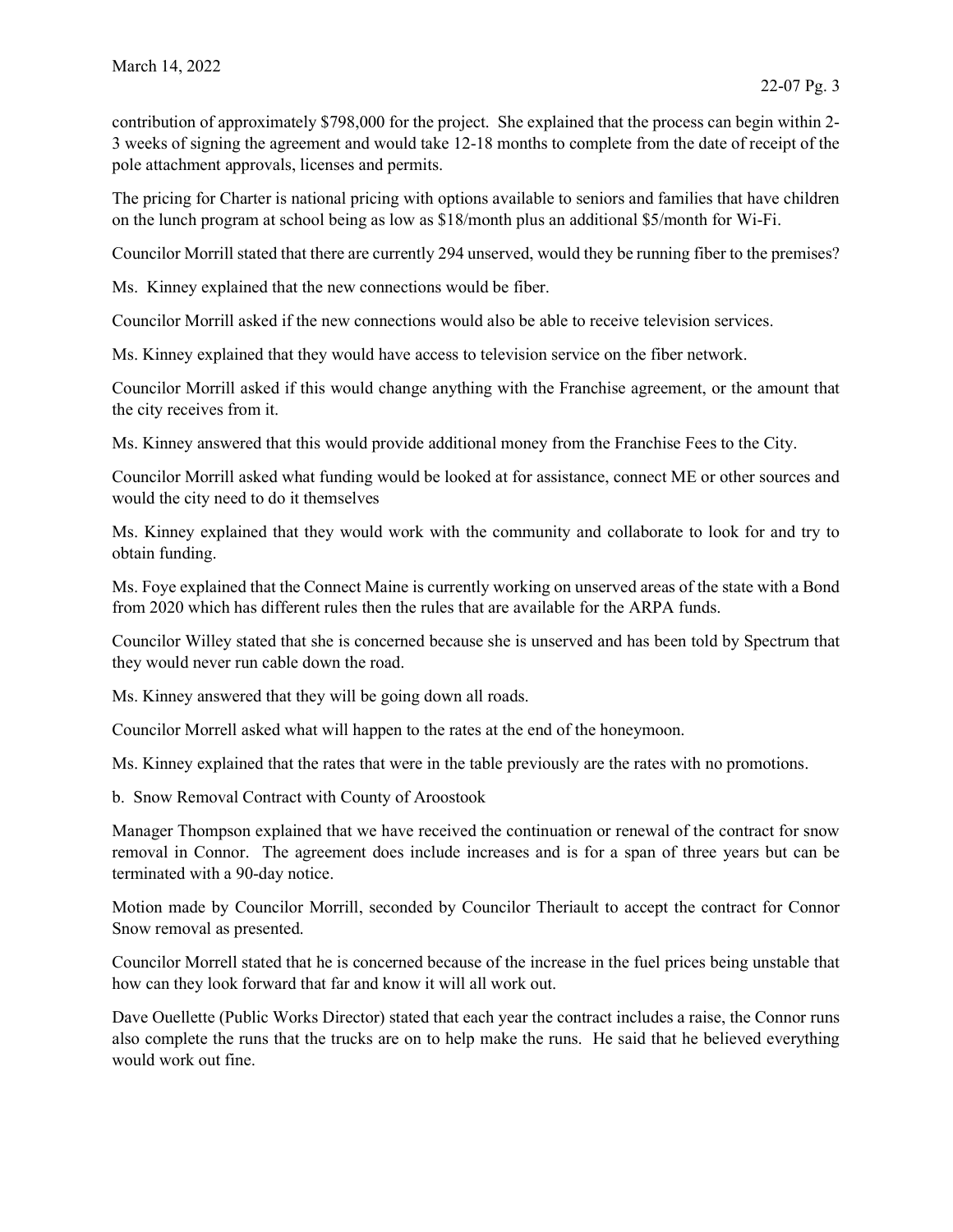Roll Call Vote: C. Boma – Yes, R.M. Goughan – No, D. Morrell – No, J. Morrill – Yes, J. Theriault – Yes, L. Willey – Yes, J. Smith – Yes. (So voted)

c. Resolution updating Fire/EMS Union Retirement Plan

Manager Thompson explained that on February 14, 2022, the Caribou City Council approved a 3-year contract with the Caribou Professional Firefighters, IAFF Local 5191. A component of the contract was a change in the retirement benefits to Special Plan 3C.

Maine PERS has sent sample language that has been incorporated into a resolution for the City Council to approve so that the Manager can sign the amended agreement between the City of Caribou and the Maine Public Employees Retirement System.

Motion made by Councilor Morrill, seconded by Councilor Theriault to accept Resolution 03-01-2022 as presented.

Roll Call Vote: C. Boma – Yes, R.M. Goughan – No, D. Morrell – No, J. Morrill – Yes, J. Theriault – Yes, L. Willey – Yes, J. Smith – Yes. (So voted)

Council Agenda Item #10: Old Business

a. Tax Acquired property (Finance Director)

Carl Grant, Finance Director brought forward a list of properties that have been tax acquired. He explained that if they chose to retain properties that they would need to look at abating the taxes in the future. The list of tax acquired properties have been broken into two sections, the top half of the chart to be put out to bid, and the second portion of the list to be retained by the city, as some of the properties are currently listed as blight.

Motion made by Councilor Morrill, seconded by Councilor Morrell to put account numbers 1, 2, 3, 4, 5, 6, 7, 8, 11, 12, 13, 14, 48 and 63 to bid for the minimum sale price as listed in the council packet.

| Acct. # Taxpayer                  |     | Lot             | Location                     | Assessed<br>Value | <b>Tax Amount</b><br>On Books | Occupied       | Amount<br>Owed to CUD | Minimum Sale | Lot Size<br>(acres) | Building<br>Details | # Years<br>on list | Zone  |
|-----------------------------------|-----|-----------------|------------------------------|-------------------|-------------------------------|----------------|-----------------------|--------------|---------------------|---------------------|--------------------|-------|
|                                   | Map |                 |                              |                   |                               |                |                       |              |                     |                     |                    |       |
| 84 Webber, Shawn                  |     | $040-A$         | 1284 Presque Isle Road       | 35,500.00         | 1.737.47                      | YES            |                       | 8,900.00     | 1.00                | Land/Building       |                    | $R-3$ |
| 2473 Philip Michaud & Betty Dubay | 25  | 65              | 15 Nancy Street              | 5,000.00          | 833.99                        | UQ             |                       | 7,600.00     | 0.16                | Land Only           |                    | $R-1$ |
| 1019 White, Joev - DEC            | 11  | $031 - 8$       | 274 Access Highway           | 10.000.00         | 716.50                        | L/O            |                       | 500.00       | 1.00                | Land Only           |                    | $R-3$ |
| 1585 White, Joey - DEC            | 15  | $030 - A$       | Access Highway               | 2,500.00          | 179.14                        | 1/0            |                       | 700.00       | 1.00                | Land Only           |                    | $R-3$ |
| 1758 Griffin, Kip A               | 15  | 70              | 960 Access Highway           | 51,300.00         | 3,267.38                      | YES            |                       | 2,900.00     | 2.50                | Land/Building       |                    | $R-3$ |
| 1822 Murphy, Leola A              | 16  | 20 <sup>°</sup> | Watson Memorial Drive        | 38,700.00         | \$2.772.87                    | 1/9            |                       | 9,700.00     | 33.30               | Land Only           |                    | $R-3$ |
| 2086 Muniz, Michael               | 19  |                 | 1317 Van Buren Road          | 17,400.00         | \$1,369.46                    | YES            |                       | 1,400.00     | 0.25                | Land/Building       |                    | $R-3$ |
| 2897 Wesson, Bruce                | 28  | $139-A$         | 20 Sincock Street            | 80,600.00         | 5.774.99                      | <b>YES</b>     | 3,787.67              | 24,200.00    | 0.37                | Land/Building       |                    | $R-1$ |
| 3765 Swenson, Marilyn A           | 35  | 117             | 29 Park Street               | 84,100.00         | \$ 3,409.42                   | YES            | 619.41                | 25,300.00    | 0.37                | Land/Building       |                    | $R-2$ |
| 3930 Drost, Cheryl & Drost, Scott | 36  | 52              | 20 Pioneer Ave               | 38,600.00         | 2.888.44                      | <b>YES</b>     | 1,193,03              | 11,600.00    | 0.31                | Land/Building       | 0                  | $R-1$ |
| 4781 Madore, Amber                |     | $020 - B$       | <b>607 Fort Fairfield Rd</b> | 52,000.00         | \$ 3,797.90                   | YES            |                       | 13,000.00    | 3.00                | Land/Building       | o                  | $R-3$ |
| 5027 Furze Nona C                 | 25  | $119-A$         | Katahdin Ave                 | 3,400.00          | 243.61                        | L/O            |                       | 900.00       | 0.20                | Land Only           | 0                  | $R-1$ |
| 3622 Tracy, Galen R.              | 34  | 138             | 25 Liberty Street            | 5,600.00          |                               | U <sup>0</sup> | 1,275.37              | 24,600.00    | 0.14                | Land Only           |                    | $R-2$ |
| 2875 Dube, Judy<br>63             | 28  | 119             | 66 York Street               | \$25,900.00       | $5$ 1.792.12                  | NO.            | 438.32                | 3,200,00     | 0.13                | Land Only           |                    | $R-1$ |

Roll Call Vote: C. Boma – Yes, R.M. Goughan – Yes, D. Morrell – Yes, J. Morrill – Yes, J. Theriault – Yes, L. Willey – Yes, J. Smith – Yes. (So voted)

Council Agenda Item #11: Reports and Discussion by Mayor and Council Members

Councilor Morrell expressed concern regarding the budget numbers, he believed to be \$1,097,900 and the packet is showing \$1.5 million and would like it checked on.

Manager Thompson explained that the Capital Budget Committee added \$50,000 to the budget for the Nylander.

Councilor Morrill stated that he has had a busy couple of weeks. He stated that the Aroostook Waste Solutions committee is very interesting, and it takes a lot to get rid of peoples' trash. He explained that